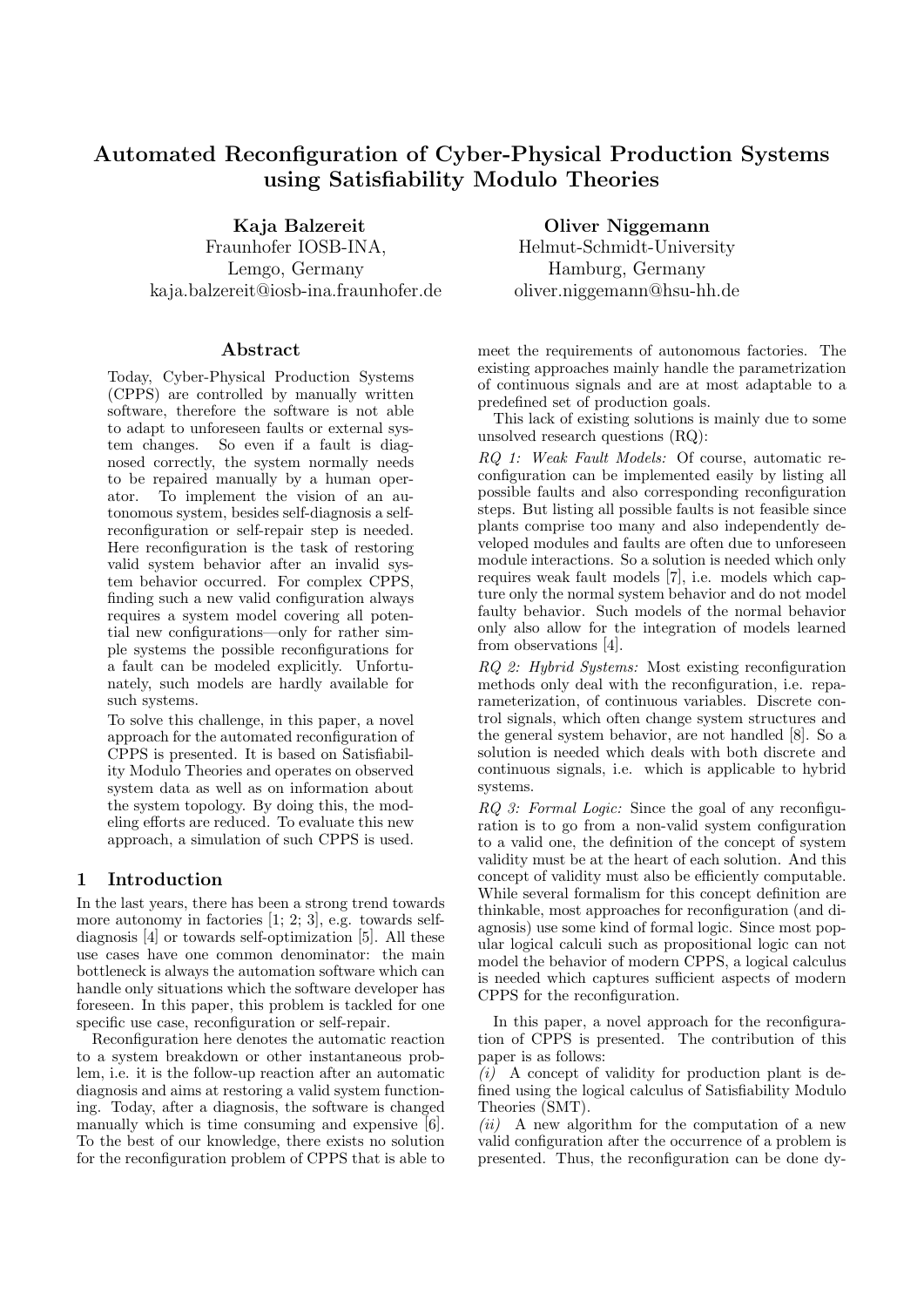namically during the operation of the CPPS.

 $(iii)$  The new solution approach is verified using several faults of a simulated plant.

This paper is structured as follows: First, the related work concerning the reconfiguration of CPPS is discussed. Then, the problem of reconfiguration is formalized and an overview of basic logical formulations is given. Following, the solution approach is presented. and evaluated using a simulation of a CPPS. Finally, a summary and an outlook is given.

# 2 Related Work

Reconfiguration methods can be separated using the terms quantitative and qualitative. Quantitative approaches rely on the use of differential equations to precisely describe a system's behavior. Qualitative approaches are based on an abstraction of the system. Therefore not the numerical value of a variable itself but some discrete property is modelled [9].

Quantitative Approaches: 8 [8] differentiate quantitative approaches into multiple-model approaches and adaptive control approaches. When using multiplemodel approaches numerous statistical models are used to represent normal as well as faulty system behavior. These models are generated from non-faulty system data and data containing known faults. So for the normal behavior and for a pre-defined set of faults different models are trained, that describe the system behavior for the specific case. Each of these models is linked with a controller suitable to the current system behavior. Thus, when an already known system fault occurs, the specific controller is chosen to reconfigure the system [8].

Adaptive control approaches are based on controllers that can adapt to abrupt changes of system parameters [8]. The idea here is not to train numerous models with linked controllers but to use a single controller that is adapted to the current situation. Adaptive control approaches have successfully been used in multiagent systems [10] and in stochastic nonlinear systems [11].

Quantitative approaches mainly focus on the control of numeric parameters, and thus are mostly just adaptable to a pre-defined set of system states. However, when handling CPPS reconfiguration methods may not be static but need to be adaptable to unforeseeable events.

Qualitative Approaches: The problem of reconfiguration is closely related to the problem of model-based diagnosis (MBD). The task of MBD is given a description of a system and an observation of the current system behavior to find the set of components that causes the fault [12]. 13 [13] pointed out the analogy between diagnosis and reconfiguration and formulated the task of reconfiguration as an extension of the task of diagnosis. One focus of current research in MBD is to automatically diagnose CPPS by integrating data-driven methods [14] and using hybrid modeling strategies [15]. 16 [16] presented an approach on the diagnosis of hybrid systems where the non-linear behavior of the system is handled by a transformation using the max-plus algebra.

In the last years there have been first approaches to the automated reconfiguration of CPPS. 17 [17] presented an approach on the reconfiguration capabilties of autonomous systems using a combination of automated planning and diagnosis. 18 [18] presented a combination of Timed Game Automata and Satisfiability Modulo Theories to solve the problem of dynamic controllability in disjunctive temporal networks, which can be used to model dynamic systems. 19 [19] presented an approach on how to lead a discrete event system into a diagnosable state using automated planning. 20 [20] presented an approach on continuous diagnosis in realtime environments so that reconfiguration can be done in a short time.

Satisfiability theory has already been used for the solution of configuration problems, which task is to find a satisfying matching given a set of constraints [21], and has been evaluated to outperform other approaches [22].

# 3 Formalization of Reconfiguration Problem

Following, the problem of reconfiguration of CPPS is formalized. Therefore, a description of the current behavior of the CPPS and a definition of valid behavior is needed.

The current state of the CPPS is described by a tuple of variables  $(x, u, p, t)$  with x describing state variables, u describing input variables, p describing parameters, and t describing the time. The set of all possible operating points  $(x, u, p, t)$  is described by S. The parametrization of a CPPS is represented by the current values of the parameters  $p$ . A tuple  $(u, p)$  where  $u$ is an input vector and  $p$  is a parameter vector is called a configuration.

CPPS underlie different external and internal changes: An *event*  $e : S \rightarrow S$  is a discrete change in one or more system variables. Events that can be controlled by an external control authority (e.g. a control software or a human operator) are called actions. They are used to manipulate the current system behavior. Another kind of events are errors. Errors lead to faulty system states. To define errors, first, a definition of valid and invalid system states is needed. This definition separates valid from invalid system behavior. Additionally, the system limitations like valid parameter intervals are modeled by the definition of validity: If parameters lie outside a valid interval or a topology is not valid, the state is labelled invalid. Thus, faulty system states are separated from non-faulty states.

Definition 1. A definition of validity is a function

$$
w: S \to \{0, 1\}
$$

that separates valid from invalid system behavior. Without loss of generality 1 represents valid system behavior and 0 represents invalid system behavior.

Given a definition of validity and an operating point  $s \in S$  with  $w(s) = 1$ , an error is an event e that leads to an invalid configuration, so  $w(e(s)) = 0$ .

The task of reconfiguration is to restore valid system behavior after an error occurred. Formally, a reconfiguration problem can be described as follows:

Definition 2. A reconfiguration problem is a tuple  $(S, w, s_0)$  where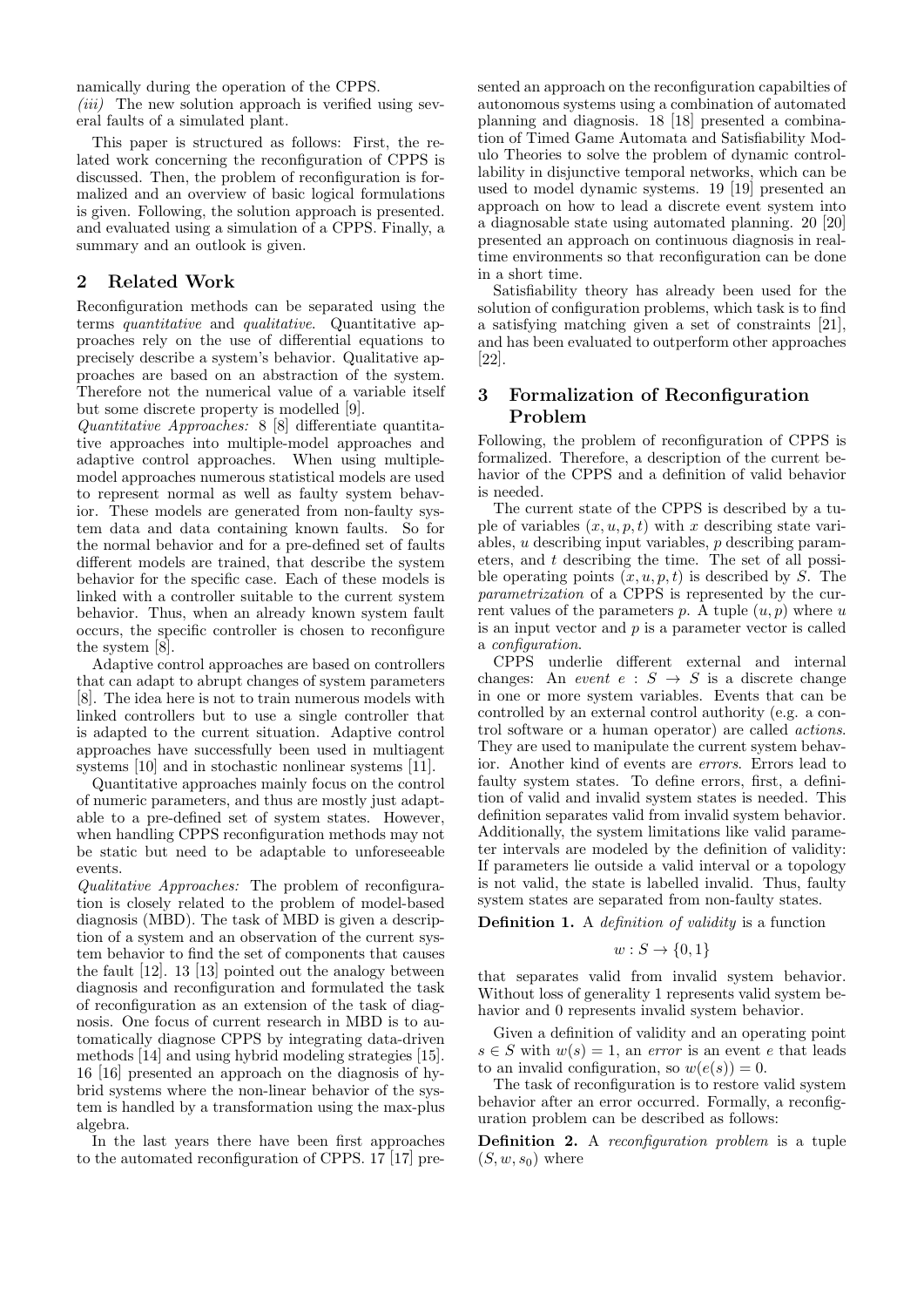- $S$  describes a set of possible operating points,
- $w: S \to \{0, 1\}$  is a definition of validity and
- $s_0 \in S$  with  $w(s_0) = 0$  is a current invalid system state.

The solution to a reconfiguration problem is a set of actions  $acts = \{e_1, e_2, \dots e_s\}$  that changes the system to a valid state, so

$$
w(e_s(...e_2(e_1(s_0))))=1.
$$

The possible actions of a CPPS are described by the possible changes of the system inputs u and the parameters p.

The presented solution approach is based on the transformation of a reconfiguration problem into a problem of logical satisfiability. Therefore, a logical formula is created which is is satisfiable if and only if the configuration is valid. A logical formula consists of single atoms which in turn consist of terms [23]:

**Definition 3.** Given a set of variables  $X$ , a term t is either a variable  $x \in X$  or has the form  $f(t_1, ... t_{n_f})$  with a function symbol f, an  $n_f \in \mathbb{N}_0$ , and terms  $t_i$  of sort  $\sigma_i \; \forall i \in \{1, 2, ..., n_f\}.$ 

**Definition 4.** An *atom a* has the form  $ps(t_1, ..., t_{n_{ps}})$ with a predicate symbol ps, an  $n_{ps} \in \mathbb{N}_0$ , and terms  $t_i$ of sort  $\sigma_i \ \forall i \in \{1, 2, \ldots n_{ps}\}.$ 

**Definition 5.** A *formula*  $\varphi$  is either an atom a or has the form  $\neg \varphi_0$ ,  $\varphi_0 \vee \varphi_1$ ,  $\varphi_0 \wedge \varphi_1$ ,  $\varphi_0 \Rightarrow \varphi_1$ ,  $\varphi_0 \Leftrightarrow \varphi_1$ ,  $\exists x : \varphi_0$  or  $\forall x : \varphi_0$  with x being a variable and  $\varphi_0, \varphi_1$ being formulas.

The task of satisfiability theory is to find an assignment to the variables/ predicates of a formula that satisfies the formula. An assignment  $R$  to all of the variables, function symbols, and predicate symbols of a formula  $\varphi$  satisfies the formula if the formula evaluates to true under the assignment. A formula  $\varphi$  is satisfiable if at least one assignment exists that satisfies the formula.

For the solution of reconfiguration problems for CPPS, classical satisfiability theory is not expressive enough to model the complexity of CPPS. In classical satisfiability theory only boolean variables, which can be assigned true or false, are allowed. When modeling the reconfiguration problem for CPPS, however, not only boolean variables but also expressions over integer or real variables are needed. Hence, classical satisfiability is expanded by a theory [23].

**Definition 6.** A *theory*  $T$  is a set of of formulas without free variables, i.e. with only variables that are bounded by a quantifier  $\exists, \forall$ . Given a theory T and a formula  $\varphi$ ,  $\varphi$  is *satisfiable modulo T* if  $T \cup {\varphi}$  is satisfiable.

In this solution approach the extension of Satifiability Modulo the Theory of Linear Arithmetic is used. This theory is based on the arithmetical operations plus (+) and minus (−) applied to numerical variables and the multiplication  $\left(\cdot\right)$  of a numerical variable with a constant value. The atomic predicates are formed using inequations  $(\leq, \geq)$  and equations (=).

# 4 Solution Approach

The presented solution approach consists of two parts, that will be described in the following sections. First, in section 4.1, the reconfiguration problem is transformed into a problem of Satisfiability Modulo Theories (SMT). Therefore, a logical formula representing the reconfiguration problem is created that is satisfiable if and only if the current system state is valid. This formula is based on the definition of validity, that separates faulty from non-faulty system behavior, and the current system data represented by variables, that are continuously updated. Additionally, information about the system topology, which is used to describe the structure of the CPPS, is inserted into the formula. Therefore, the system topology is defined as follows:

Definition 7. The topology of a CPPS is described by a directed multigraph  $G = (C, I)$ , where

- $C = \{c_1, c_2, ..., c_n\}$  where  $n \in \mathbb{N}$  is a set of components and
- $I = \{(c_1, c_2), (c_2, c_1), ...\}$  where each interconnection  $(c_k, c_l)$  with  $k, l \in \{1, ..., n\}$  describes a connection between two variables within the components  $c_k, c_l \in C$ . In the following,  $v_{kl}$  is used to denote the connection  $(c_k, c_l)$ .

Second, in section 4.2, the current configuration of the system is checked. To do this, the variables in the formula representing the current system data are updated based on the actual values and the satisfiability of the formula is checked. If the formula is satisfiable, the current configuration is valid and no further actions are needed. Otherwise, the current configuration is invalid and a new, satisfiable variable assignment is searched. If such an assignment exists, the system is reconfigured by updating the current configuration based on the found assignment. Otherwise the system cannot be reconfigured and an error is returned. Whilst the first step only needs to be executed once, the second step is repeated continuously while the system is operating. The variables which are based on the system data are continuously updated and the validity of the current configuration is checked. Thus, a reconfiguration is determined directly when it is needed.

Figure 1 shows the functionality of the presented solution approach for CPPS.

### 4.1 Creation of Logical Formula

Based on the definition of validity and a description of the system topology, a logical formula is created that represents the reconfiguration problem. For the creation of the logical formula, first atoms which depend on the material flow, the current component states, and the system goal are generated. These atoms contain variables that are updated based on the current system state in the second step. The formula representing the complete reconfiguration problem is created by the logical conjunction of these atoms. Given a current system state, this formula is only satisfiable if the current system state is defined valid.

#### Material Flow

Components are connected by connecting either their material flow, information flow or energy flow. Here, we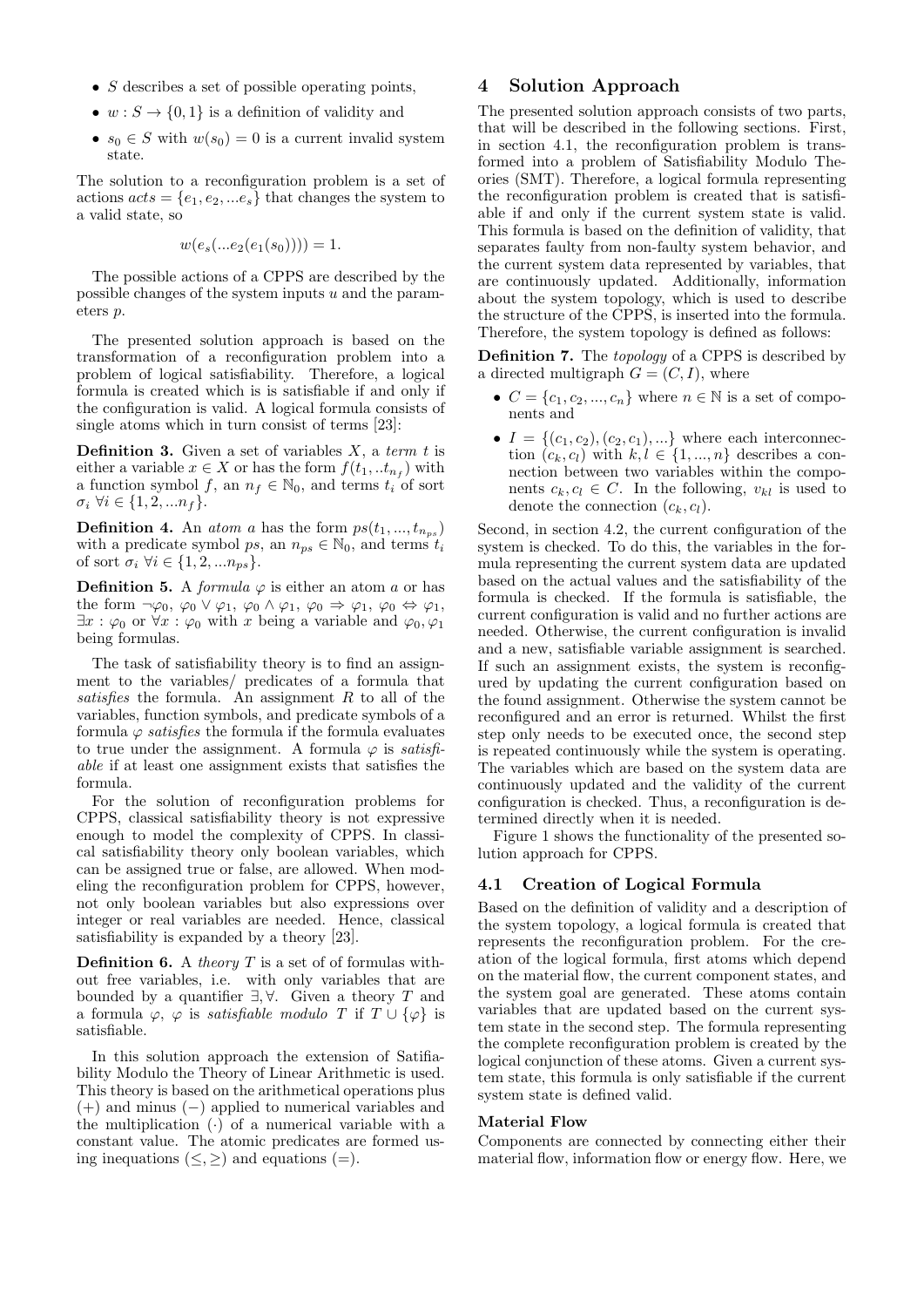

Figure 1: Used Reconfiguration Method. Step I is described in section 4.1, step II is described in section 4.2

focus on the material flow aspect. The material flow in every connection of the system, i.e. in every edge in I, is monitored.

If an interconnection is opened, the flow  $i_{kl}^{\text{out}}$  out of component  $k \in C$  must be equal to the inflow  $i_{kl}^{\text{in}}$  into component  $l \in C$ . If this is not satisfied, the connection is faulty. Using SMT this is expressed by

$$
b_{kl}^{\text{ok}} \Leftrightarrow (i_{kl}^{\text{in}} = i_{kl}^{\text{out}}) \ \forall v_{kl} \in I \tag{1}
$$

where the boolean variable  $b_{kl}^{\text{ok}}$  indicates whether the connection is non-faulty or faulty. In practice, sensor uncertainties may occur leading to the right side of (1) being false even though the flows are the same. So the equation is relaxed to an expression being false if the deviation of  $i_{kl}^k$  and  $i_{kl}^l$  is too large. This is realized by

$$
b_{kl}^{\text{ok}} \Leftrightarrow (|i_{kl}^{\text{in}} - i_{kl}^{\text{out}}| \le \tau) \ \forall v_{kl} \in I \tag{2}
$$

with a  $\tau > 0$ . A connection  $v_{kl}$  may only be used if it is non-faulty, i.e. if the variable  $b_{kl}^{\text{ok}}$  is true. This is expressed by

$$
b_{kl}^{\text{use}} \Rightarrow b_{kl}^{\text{ok}} \tag{3}
$$

where  $b_{kl}^{\text{use}}$  is true if the connection is used and false otherwise.

#### Valid Component Behavior

The correctness of the behavior of every component of the system, so for every  $c \in C$ , is modelled as follows:

**Definition 8.** Given a component  $c \in C$  a component model is an equation system

$$
f_c(s) = 0 \tag{4}
$$

with  $f_c: S \to \mathbb{R}$  and  $s \in S$ .

Traditionally, such behavior models are modelled manually. Nowadays, such models are learned from observations [4]. Component models in general describe how a component behaves [24], i.e. for every  $s \in S$ a component behavior is described by equation system (4). The set of component models for every component in  $C$  is described by  $M$ . Deviations in a component behavior are called *symptom*. So if  $f_c(s_o) = \tau$  and  $|\tau| \geq \epsilon$ for a given state  $s_o \in S$  with an  $\epsilon > 0$ , the deviation  $\tau$  is called a symptom. With the use of component models non-faulty component behavior can be separated from faulty behavior. Therefore, the current system state  $s_0 \in S$  is checked. If  $f_c(s)$  equals zero, the component behavior is non-faulty, otherwise, i.e. when a symptom occurs, the component behavior is faulty.

In the logical formula this information is represented by boolean variables  $cb<sub>c</sub>$  that are true when the component's behavior is non-faulty and otherwise are false, so

$$
cb_c \Leftrightarrow f_c(s_0) = 0.
$$

A connection between two components may only be used if the behavior of the connected components is non-faulty. This is expressed by the atom

$$
b_{kl}^{\text{use}} \Rightarrow cb_k \wedge cb_l \ \forall v_{kl} \in I. \tag{5}
$$

#### System Goal

The system goal depends on the application case, and thus needs to be defined by an expert. The goal makes sure that the system's behavior is as required and is not leading to undesired products. This goal specification will be transformed into a logical expression so that it can be added to the logical formula.

For example, a possible goal specification for the CPPS in figure 2 would be, that the inflow into the bottom tank  $t_3$  must be greater than a threshold  $\epsilon_{\min}$ . Using logical expression this is expressed by

$$
inflow_3 > \epsilon_{\min}.
$$

**Definition 9.** The logical formula  $\varphi$  representing the reconfiguration problem is generated by the logical conjunction of the material flow atoms (2), (3), the component atoms (5), and the goal atoms. With this conjunction valid system behavior is separated from invalid behavior; the logical formula is satisfiable if and only if the given system state is valid, i.e.

$$
\exists R: R \models \varphi(s_0) \Leftrightarrow w(s_0) = 1.
$$

Please note that no assumptions about faulty behavior is made and the model is a weak fault model applicable in realistic scenarios.

### 4.2 Dynamic Reconfiguration

In the second step the validity of the current configuration is checked. Therefore, the logical formula  $\varphi$  as in Definition 9, the current system state  $s_0$ , and the component models are used as input to the reconfiguration algorithm. The current configuration of the system is represented by the values of the input vector and the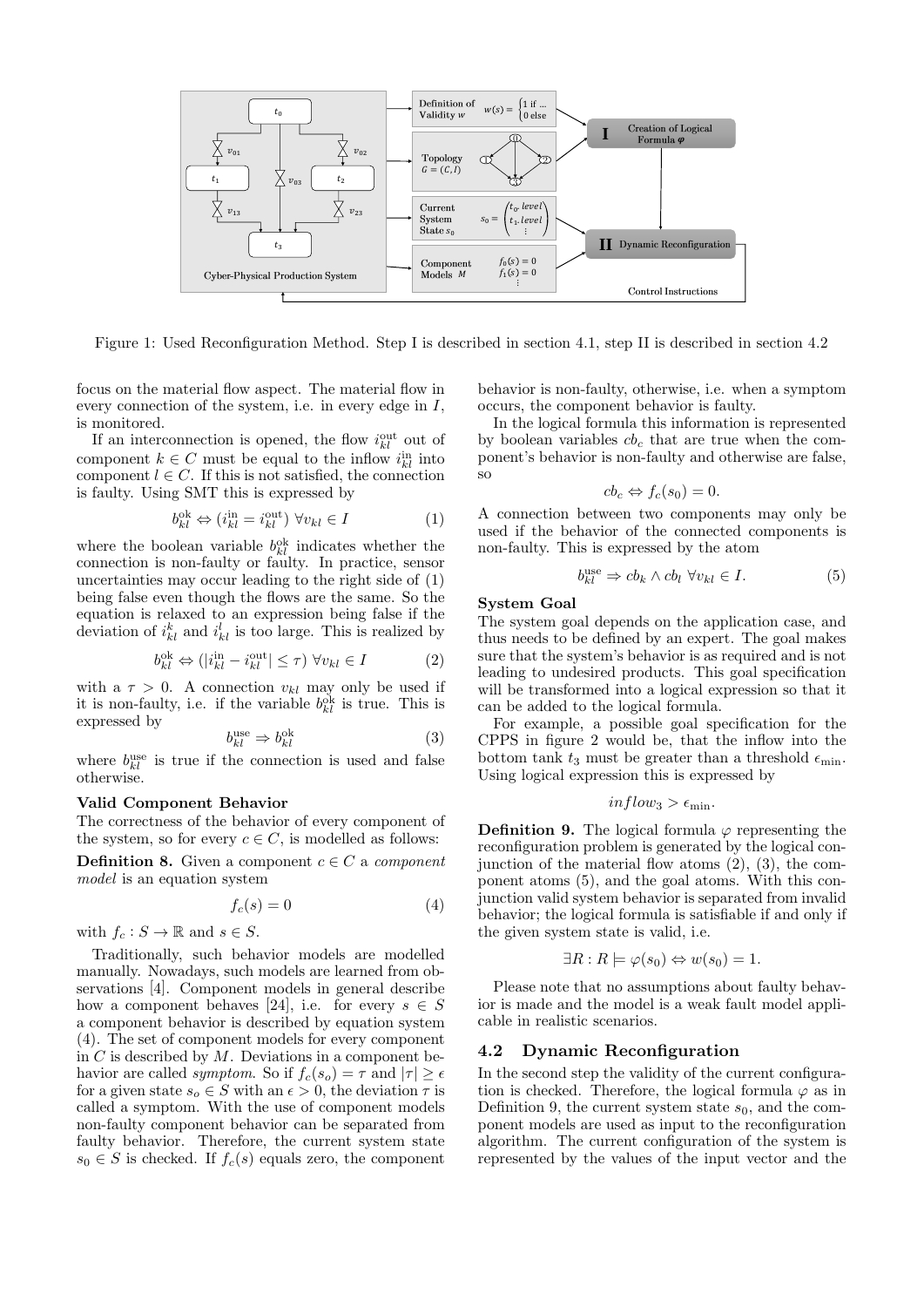parameter vector, which are part of  $s_0$ . For the sake of readability this tuple is denoted with con and listed as an additional input. The reconfiguration algorithm checks the current configuration and returns a set of actions to restore valid system behavior if necessary.

| <b>Algorithm 1</b> Reconfiguration Algorithm |                                                                                   |
|----------------------------------------------|-----------------------------------------------------------------------------------|
|                                              | 1: procedure SMTRECONF( $\varphi$ , s <sub>0</sub> , con, M)                      |
| 2:                                           | // generate symptoms                                                              |
| 3:                                           | for $f_c \in M$ do                                                                |
| 4:                                           | $\textbf{if}\hspace{0.1cm}  f_c(s_0)  \geq \epsilon \hspace{0.1cm} \textbf{then}$ |
| 5:                                           | $cb_c \leftarrow \perp$                                                           |
| 6:                                           | else                                                                              |
| 7:                                           | $cb_c \leftarrow \top$                                                            |
| 8:                                           | end if                                                                            |
| 9:                                           | end for                                                                           |
| 10:                                          | // check current configuration                                                    |
| 11:                                          | if checkSAT $(\varphi((s_0, cb_c, con)))$ then                                    |
| 12:                                          | $//$ no reconfiguration needed                                                    |
| 13:                                          | return ok                                                                         |
| 14:                                          | $_{\rm else}$                                                                     |
| 15:                                          | // check satisfiability without configuration                                     |
| 16:                                          | if checkSAT $(\varphi((s_0, cb_c)))$ then                                         |
| 17:                                          | // get new variable assignment                                                    |
| 18:                                          | $con_{new} = \text{getModel}(\varphi((s_0, cb_c)))$                               |
| 19:                                          | // get actions needed                                                             |
| 20:                                          | $acts \leftarrow \{\}$                                                            |
| 21:                                          | for $i \in \{1, 2, \ldots length(con)\}\$ do                                      |
| 22:                                          | if $con[i] \neq con_{new}[i]$ then                                                |
| 23:                                          | $act \leftarrow getAction(i, con[i], conn_{new}[i])$                              |
| 24:                                          | $acts \leftarrow acts \cup \{act\}$                                               |
| 25:                                          | end if                                                                            |
| 26:                                          | end for                                                                           |
| 27:                                          | return acts                                                                       |
| 28:                                          | else                                                                              |
| 29:                                          | $//$ no reconfiguration possible                                                  |
| 30:                                          | return error                                                                      |
| 31:                                          | end if                                                                            |
| 32:                                          | end if                                                                            |
|                                              | 33: end procedure                                                                 |

Algorithm 1 shows how the dynamic reconfiguration of CPPS works. In the description of the algorithm  $\varphi(d)$  is used to denote the formula  $\varphi$  where the values for some variables are fixed according to the given values d. The function checkSAT( $\varphi$ ) checks the satisfiability of the formula  $\varphi$ ; it returns true if the formula is satisfiable and false otherwise. The function  $getModel(\varphi)$  also is part of the used SMT solver and returns a satisfying assignment to the variables of the formula  $\varphi$ . The function  $getAction(i, val_{old}, val_{new})$  returns the action that changes the i-th control variable from  $val_{old}$  to  $val_{new}$ .  $\top$  denotes the truth using the binary truth function,  $\perp$  denotes the falsehood.

First (lines 2-9), based on the current system state  $s_0$ , the boolean variables  $cb<sub>c</sub>$  describing the current components behavior are updated using the corresponding component model. If the component model returns a value differing from zero (line 4), the corresponding boolean variable is set false (line 5), otherwise (line 6) it is set true (line 7). Next (lines  $10-13$ ), the current configuration represented by the current value of the control variables con is checked. Therefore, the corresponding variables in the formula  $\varphi$  are assigned with the current system state, the current values of the component variables, and the control values. Then



Figure 2: Structure of the Tank-System

the satisfiability of the formula is checked (line 11). If the formula is satisfiable, the current configuration is valid and the reconfiguration algorithm returns ok (line 13). Otherwise (line 14-31), if the current configuration does not lead to a satisfiable formula, the current control instructions are removed and the satisfiability is checked again to find a valid configuration (line 16). If the formula is satisfiable now, a satisfying assignment for the control variables is got using the function get-Model() (line 18). To determine the actions needed to change the current configuration into the new configuration, the control variables, that need to be changed, are identified. Thus, for every component of the control variables (line 21) the current value is compared to the new value (line 22). If these values are differing, the corresponding action is identified using the function getAction() (line 23) and added to the set of necessary actions (line 24). After checking all control variables the set of necessary actions is returned (line 27). If the formula is not satisfiable (line 28), no assignment to the control variables can be found that restores valid system behavior. Then the reconfiguration algorithm returns an error (line 30).

# 5 Evaluation

The presented solution approach is evaluated using an example from process engineering. First, the application case is described. After that, some example cases and their solutions are presented. Finally, the functionality of the SMT-based reconfiguration method is compared to a method that is based on classical constraint satisfaction.

#### 5.1 Description of Application Case

A model of a tanksystem as shown in figure 2 serves as example. The model consists of four tanks  $(t_1 - t_4)$ , two sources  $(s_1, s_2)$ , and a sink sink that are connected by pipes. Every connection can be opened and closed using discrete valves  $(v_{s_11}, v_{s_13}, v_{14}, v_{s_22}, v_{s_23}, v_{24}, v_{34}, v_{4sink})$ . Source  $s_1$  delivers material  $m_1$ , source  $s_2$  delivers material  $m_2$ . The sources  $s_1$  and  $s_2$  are physically located above the tanks  $t_1, t_2, t_3$ , which are as well physically located above tank  $t_4$ . Hence, if for example valve  $v_{14}$  is opened, the medium flows from tank  $t_1$  to tank  $t_4$ . Tank  $t_4$  is connected to a sink.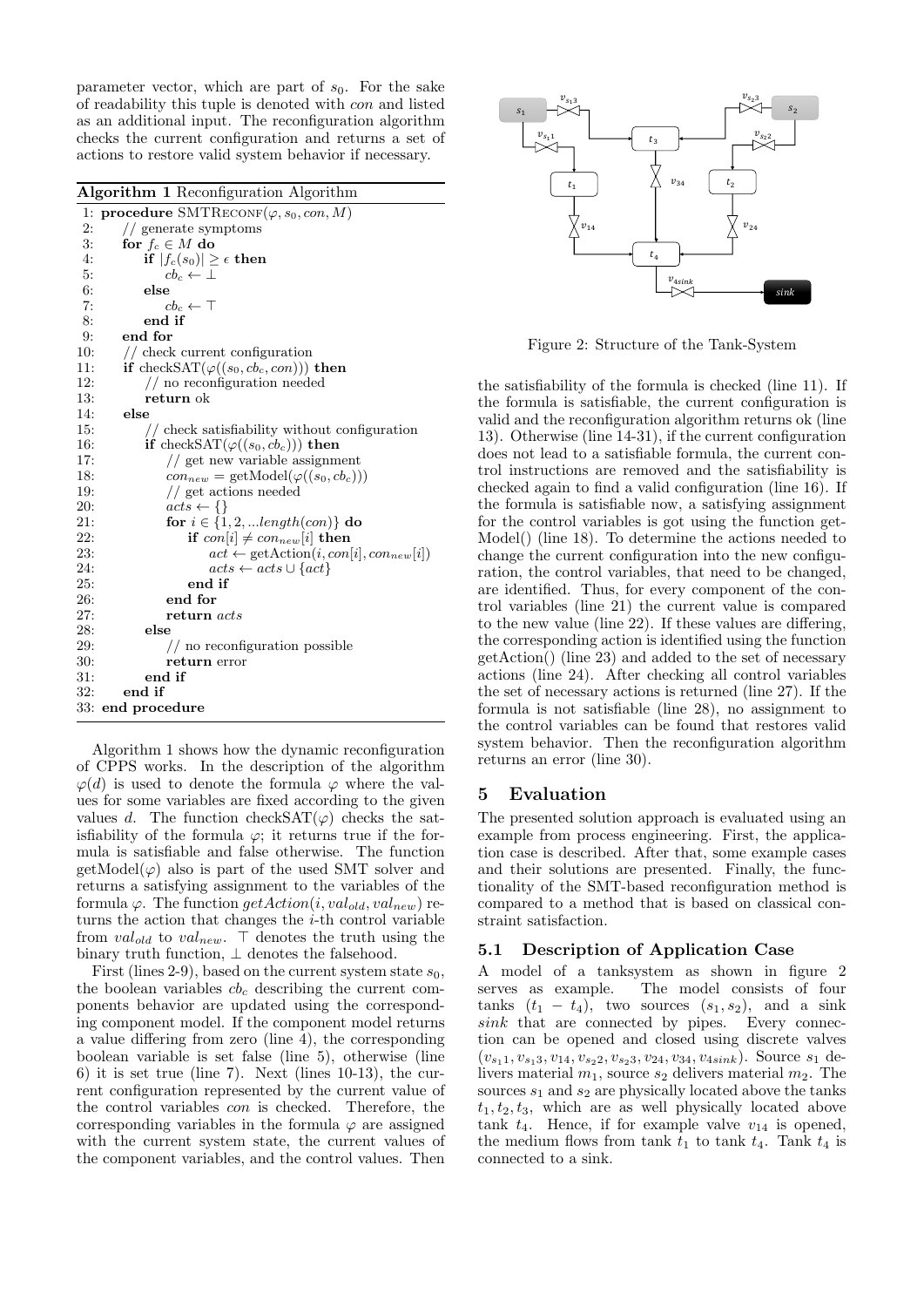The task of this system is to mix the materials  $m_1$ and  $m_2$  in a given ratio. In the absence of errors the tanks  $t_1$ ,  $t_2$  are used to deliver the material,  $t_4$  serves as mixing tank. Tank  $t_3$  serves as a backup solution: If one of the tanks  $t_1$  or  $t_2$  or the corresponding connections are faulty, tank  $t_3$  can be used. Note that in tank  $t_3$  no mixing is allowed.

The topology of the system is represented by a directed graph G consisting of a set of nodes

$$
C = \{s_1, s_2, t_1, t_2, t_3, t_4, sink\}
$$
 (6)

and a set of edges

$$
I = \{ (s_1, t_1), (s_1, t_3), (t_1, t_4), (s_2, t_2), (s_2, t_3), (t_2, t_4), (t_3, t_4), (t_4, sink) \}.
$$

 $v_{kl}$  with  $k, l \in C$  is used to denote the edge  $(k, l) \in I$ . It is assumed that there are flow sensors at every inflow and at every outflow of each interconnection. With this data the atoms (2) and (3) can be created.

The opening state of every valve can be controlled; thus, the set of possible actions A is described by

$$
A = \{ (b_{kl}^{\text{use}} := \neg b_{kl}^{\text{use}}) \mid v_{kl} \in I \}. \tag{7}
$$

Every component's behavior (in this case every tank's behavior) is modelled by a component model  $f_c(s) = 0$ . The information from these component models (faulty, non-faulty) is inserted into the atoms (5).

The system's goal is defined as follows: The ratio of material  $m_1$  to material  $m_2$  flowing to tank  $t_4$  shall satify the equation

$$
lb \le \frac{f_1}{f_2} \le ub, \quad f_2 > 0 \tag{8}
$$

with the lower bound  $lb \in \mathbb{R}$ , the upper bound  $ub \in \mathbb{R}$ and  $f_1, f_2$  representing the material flows. These flows depend on which material flows out of tank  $t_3$ , hence can be expressed by

$$
f_1 = \begin{cases} f_{14} + f_{34} & \text{if } b_{s_1 3}^{\text{use}}, \\ f_{14} & \text{else} \end{cases}
$$
 (9)

with  $f_{14}$  and  $f_{34}$  representing the flows through the connections  $(t_1, t_4)$  and  $(t_3, t_4)$ . Note that these flows are zero if the corresponding valve is closed. Analogously,  $f_2$  is calculated. Since the division of two variables is not allowed in the theory of Linear Artihmetic, the inequalitions (8) are transformed to

$$
l \cdot f_2 \le f_1 \le u \cdot f_2. \tag{10}
$$

In order to ensure that not every valve is closed (which would be valid behavior at the moment), the conditions

$$
f_1 > 0, f_2 > 0 \tag{11}
$$

are added to the logical formula. To prevent mixing of the materials in tank  $t_3$ , the predicate

$$
\neg (b_{s_13}^{\text{use}} \land b_{s_23}^{\text{use}}) \tag{12}
$$

is needed.

So, the reconfiguration method is given as input

• a graph  $G = (C, I)$  representing the system topology,

- the current system state  $s_0$  including the flow measurements  $i_{kl}^{\text{in}}$  and  $i_{kl}^{\text{out}}$  for all  $v_{kl} \in I$ ,
- $\bullet$  the component models  $M$ ,
- the goal specification given by the expressions  $(9)$  $- (12)$ .

The logical formula, created by the conjunction of the atoms  $(2)$ ,  $(3)$ ,  $(5)$ ,  $(9)$ ,  $(10)$ ,  $(11)$ , and  $(12)$ , is solved by the Z3 SMT solver [25]. The system data is created by a simulation written in Modelica [26].

#### 5.2 Solution of Test Cases

Four different error cases are used to evaluate the performance of the presented solution approach.

Non-faulty behavior: If the system behavior is nonfaulty, the connections  $(s_1, t_1), (t_1, t_4), (s_2, t_2), (t_2, t_4),$ and  $(t_4, sink)$  are used. The remaining connections are not used and the corresponding valves are closed.

Error Case 1: Leaking Pipe Between  $t_1$  and  $t_4$ : A leaking connection causes a deviation in the values of  $i_{14}$  and  $i_{14}^4$ . If this deviation is larger than  $\tau$ , the right side of the atom (2) becomes false. To satisfy the atom  $b_{14}^{\text{ok}}$  also has to be false. This leads to atom  $(3)$  no longer being satisfied so  $b_{14}^{\text{use}}$  needs to be set false. The valve is closed and the medium no longer flows through the connection  $(f_1 = f_{14} = 0)$ . To satisfy the atoms  $(10)$ and (11) an alternative path for material  $m_1$  needs to be found. Setting  $b_{s_13}$  to true changes the calculation formula for  $f_1$  to  $f_{14} + f_{34}$  leading to  $f_1 > 0$  if valve  $v_{34}$ is opened as well. Tank  $t_3$  is integrated into the process while tank  $t_1$  is no longer used. The connection from  $t_1$  is closed.

Error Case 2: Tank  $t_1$  Running Empty: Tank  $t_1$  running empty (e.g. due to a jammed delivery connection) leads to a wrong mixing ratio (10). In order to keep this atom satisfied the inflow  $f_1$  needs to be changed. This can be done by switching  $b_{s_13}$  from false to true (as in error case 1) so that tank  $t_3$  is used to deliver enough material  $m_1$ .

Error Case 3: Jammed Pipe Between  $t_1$  and  $t_4$ : This error case is concerned with the pipe between  $t_1$  and  $t_4$ becoming successively jammed more and more until no more material is flowing through it. Thus, the mixing ratio (10) no longer is satisfied. Analogously to error case 1, tank  $t_3$  is used as a bypass.

Error Case 4: Leaking Tank  $t_2$ : When a tank is leaking the corresponding component model, which monitors the tank, returns a faulty component behavior. Thus, the right side of the corresponding atoms (5) becomes unsatisfied. To satisfy the atoms the variables  $b_{24}^{\mathrm{use}}$  and  $b_{s_22}^{\mathrm{use}}$  need to be set false. So the atoms (10) and (11) are still satisfied the variables  $b_{s_2}^{\text{use}}$  and  $b_{34}^{\text{use}}$ need to be set true. The valves  $v_{s_23}$  and  $v_{34}$  are opened and tank  $t_3$  is now used to bypass tank  $t_4$ .

Error Case 5: Leaking Pipe Between  $t_1$  and  $t_4$  and Tank  $t_2$  Running Empty This error case is concerned with two single errors: First the pipe between tank  $t_1$  and tank  $t_4$  becomes leaking. Additionally, after some time tank  $t_2$  is running empty. Thus, the leaking pipe is bypassed by tank  $t_3$  and the valves  $v_{s11}$  and  $v_{14}$ are closed. When tank  $t_2$  runs empty the mixing ratio (10) no longer is satisfied. Since atom (12) prevents  $t_3$  from being filled with two different materials no alternative for tank  $t_2$  can be found. Hence, no valid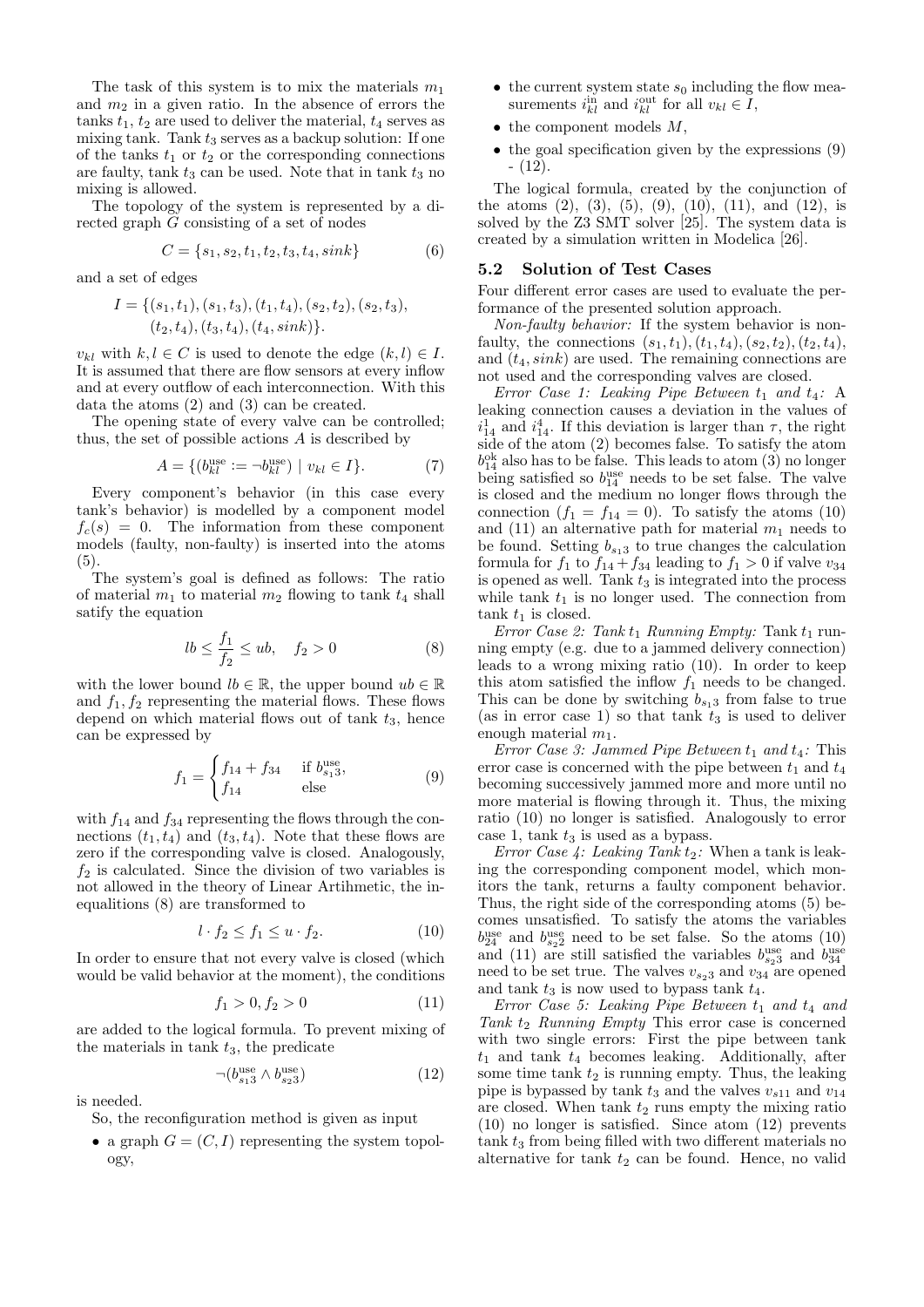

Figure 3: Amount of solved test cases for given number of control variables for constraint satisfaction-based solution approach (CSP) and logic-based solution approach (SMT).

configuration can be found given these errors. External intervention is needed to repair the faults.

# 5.3 Comparison of Logic-based Approach with Classical Contraint Satisfaction Approach

The performance of the presented solution approach is compared to a solution approach based on classical constraint satisfaction. A Constraint Satisfaction Problem (CSP) consists of a set of variables  $X$ , a set of corresponding domains D, and a set of constraints  $C$  (as defined by Russell et al. [27]). The reconfiguration problem is transformed into a CSP over finite domains. Thus, the atoms  $(2)$ ,  $(3)$ ,  $(5)$  as well as the goal atoms  $(9)$ ,  $(10)$ ,  $(11)$ , and  $(12)$  are transformed to constraints. For the solution of the CSP the solver python-constraint is used [28].

For the comparison a number of problems with varying numbers of control variables are solved by the logicbased approach (SMT) and the CSP-based approach. The result of the comparison is illustrated in figure 3. The number of control variables varies from four to eight. The logic-based approach is able to solve 100% of the test cases whilst the CSP-based approach only solves 100% of these for a small number of variables. With a rising number of control variables the CSP-based approach solves only some of the given test cases. From seven variables the CSP-based approach is no longer able to handle the reconfiguration problems.

# 6 Summary and Outlook

Reconfiguration is the ability of a system to automatically react to a system breakdown or other occurring problems. In this paper, a new solution approach for the automated reconfiguration of CPPS is presented. The solution approach is based on the transformation of a reconfiguration problem into a problem of satisfiability theory expressed in SMT logic. To reduce the

manual modelling efforts and to support learned models, weak fault models which describe normal system behaviour are used (research question 1 from section 1). A logical formula is created, that takes the current system structure, its parametrization, system data, and the production goal into account (research question 3 from section 1). A satisfiable variable assignment for this formula is searched. Based on this assignment the necessary actions to restore valid system behavior are determined so that the system is reconfigured.

The applicability of this approach has been evaluated using several faults of a simulated plant which comprises both continuous and discrete signals (research question 2 from section 1). It is shown that the reconfiguration algorithm can handle all faults for that a reconfiguration is possible. In addition, the solution approach is compared to a solution approach based on constraint satisfaction. It is shown that the logic-based approach outperforms the other approach.

At the moment, the reconfiguration method requires full system observability. In the future, the method will be expanded to be also applicable to partially observable systems. In addition, the presented solution approach will be evaluated using more complex and more realistic examples. Furthermore, more kind of component interactions will be integrated and the chosen reconfiguration actions will be computed in an optimized way.

# References

- [1] European Factories of the Future Research Association. Multi-Annual Roadmap for the Contractual PPP under HORIZONS 2020, 2013.
- [2] Günter Hörcher, Markus Bressner, and Maren Röhm. MANUFUTURE-DE: Ermittlung prioritärer Forschungsthemen für die nachhaltige Ausgestatltung von europäischen Forschungsprogrammen für die produzierende Industrie bis 2030, 2018.
- [3] Plattform Industrie 4.0. Aspekte der Forschungsroadmap in den Anwendungsszenarien, 2016.
- [4] Oliver Niggemann and Volker Lohweg. On the Diagnosis of Cyber-Physical Production Systems - State-of-the-Art and Research Agenda. In Twenty-Ninth Conference on Artificial Intelligence (AAAI-15), 2015.
- [5] Jens Otto, Birgit Vogel-Heuser, and Oliver Niggemann. Automatic parameter estimation for reusable software components of modular and reconfigurable cyber physical production systems in the domain of discrete manufacturing. In IEEE Transactions on Industrial Informatics. IEEE, 2018.
- [6] Djamila Ouelhadj and Sanja Petrovic. A survey of dynamic scheduling in manufacturing systems. Journal of Scheduling, 12(4):417, Oct 2008.
- [7] Alexander Feldman, Gregory Provan, and Arjan J. C. van Gemund. Solving strong-fault diagnostic models by model relaxation. pages 785–790, 01 2009.